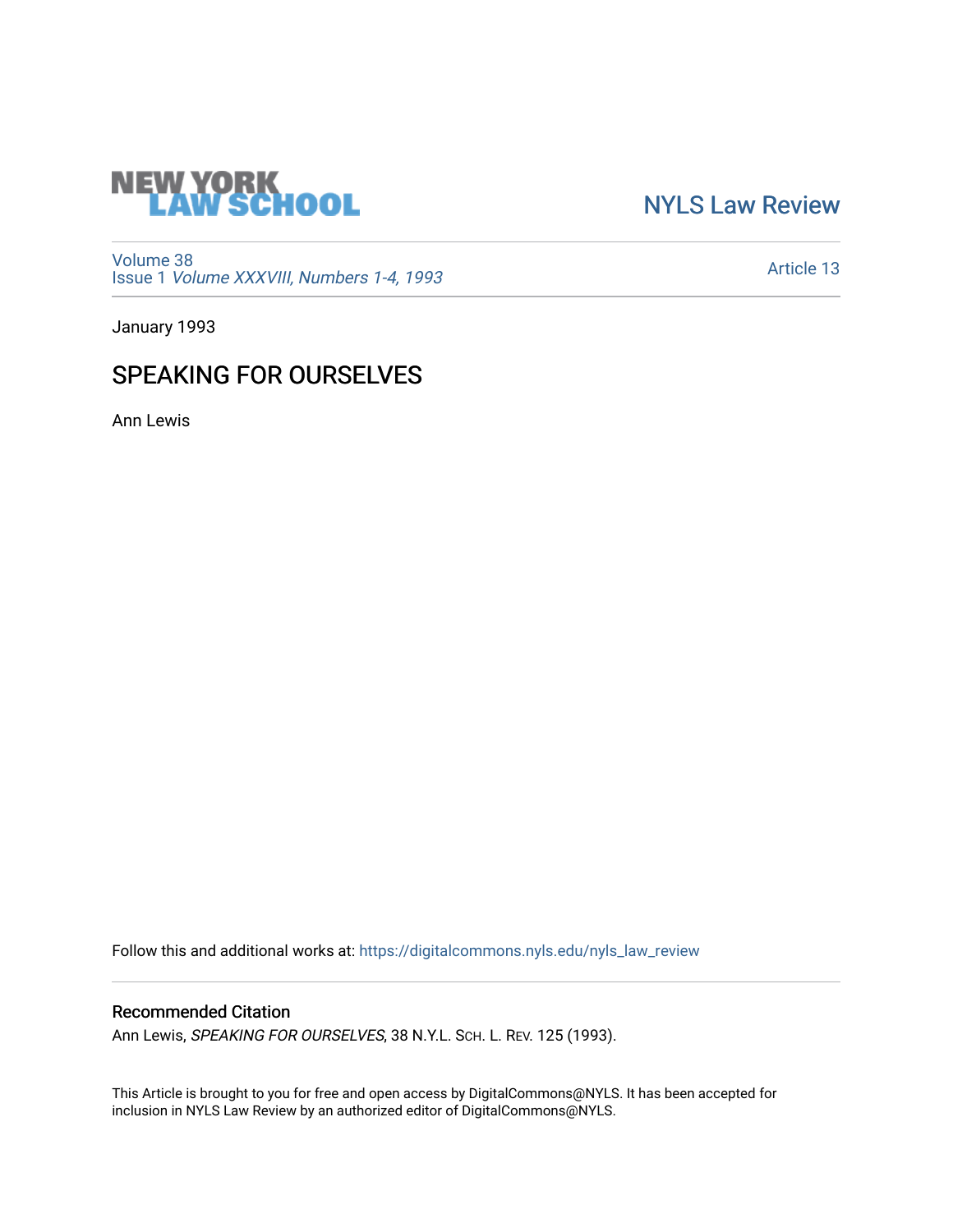## **SPEAKING** FOR **OURSELVES\***

## **ANN LEWIS\*\***

This conference has been very useful, especially because it reminds us of a historical perspective in which we see the anti-pornography movement as the latest in a series of attempts to use women's anxiety and women's energy to adopt socially restrictive laws.' We also learn from history and practice that although such laws would affect society as a whole, women wind up disproportionately restricted.<sup>2</sup> We have seen these dynamics before. This particular movement of moral reform, however, is especially troubling because the wellspring seems to be on the campus, a place we like to think of as a breeding ground for new liberal ideas. It is on the campus where censorship-an idea that is deeply reactionary-is emerging as the *newest progressive* idea.' This is new and disturbing.

I would like to suggest some reasons why censorship seems to have emerged as a feminist goal. First, attacking pornography is easier than tackling other issues on the feminist agenda that appear much more complicated. Most feminist issues deal with the economy and with the fact that women continue to be, after twenty years of the women's movement, economically vulnerable. I like to say that women are the miner's canary of the American economy-the first to feel the ill winds. We are paid less for the work we do;<sup>4</sup> we are penalized for carrying

**1.** *See* Lisa Duggan, *An Historical Overview,* **38** N.Y.L. ScH. L. REV. 25, **29-30 (1993).**

2. *See id.* at **32-33.**

*3. See generally* Sarah Crichton, *Sexual Correctness: Has It Gone Too Far?,* **NEWSWEEK,** Oct. **25, 1993,** at **52** (discussing colleges' attempts to legislate sexual correctness); Garry Wills, *In Praise of Censure,* TIME, July **31, 1989,** at **71** (stating that the "rules being considered on college campuses to punish students for making racist and other defamatory remarks go beyond social and commercial pressure to actual legal muzzling").

*4. See generally* **OFFICE OF INFORMATION AND PUBLiC AFFAIRS, U.S.** DEP'T **OF LABOR, EARNINGS OF WAGE AND SALARY OF** WORKERS: **FOURTH QUARTER 1993,** at **1** (1994) (reporting that "[w]omen who usually worked full-time had median earnings of \$400 per week, **76.9%** of the **\$520** median for men"); **OFFICE OF INFORMATION AND** PuBLIc **AFFAIRS, U.S. DEPT. OF LABOR, EARNINGS OF WAGE AND SALARY OF WORKERS: FOURTH QUARTER 1993,** at **1** (1994) (reporting that full-time working women earned **23.9%** less than men); **U.S.** BUREAU **OF THE CENSUS, STATISTICAL ABSTRACT**

125

**<sup>\*</sup>** This article was adapted from a speech given at The Sex Panic: A Conference on Women, Censorship, and "Pornography," May **7-8, 1993.**

**<sup>\*\*</sup>** President, Politics, Inc.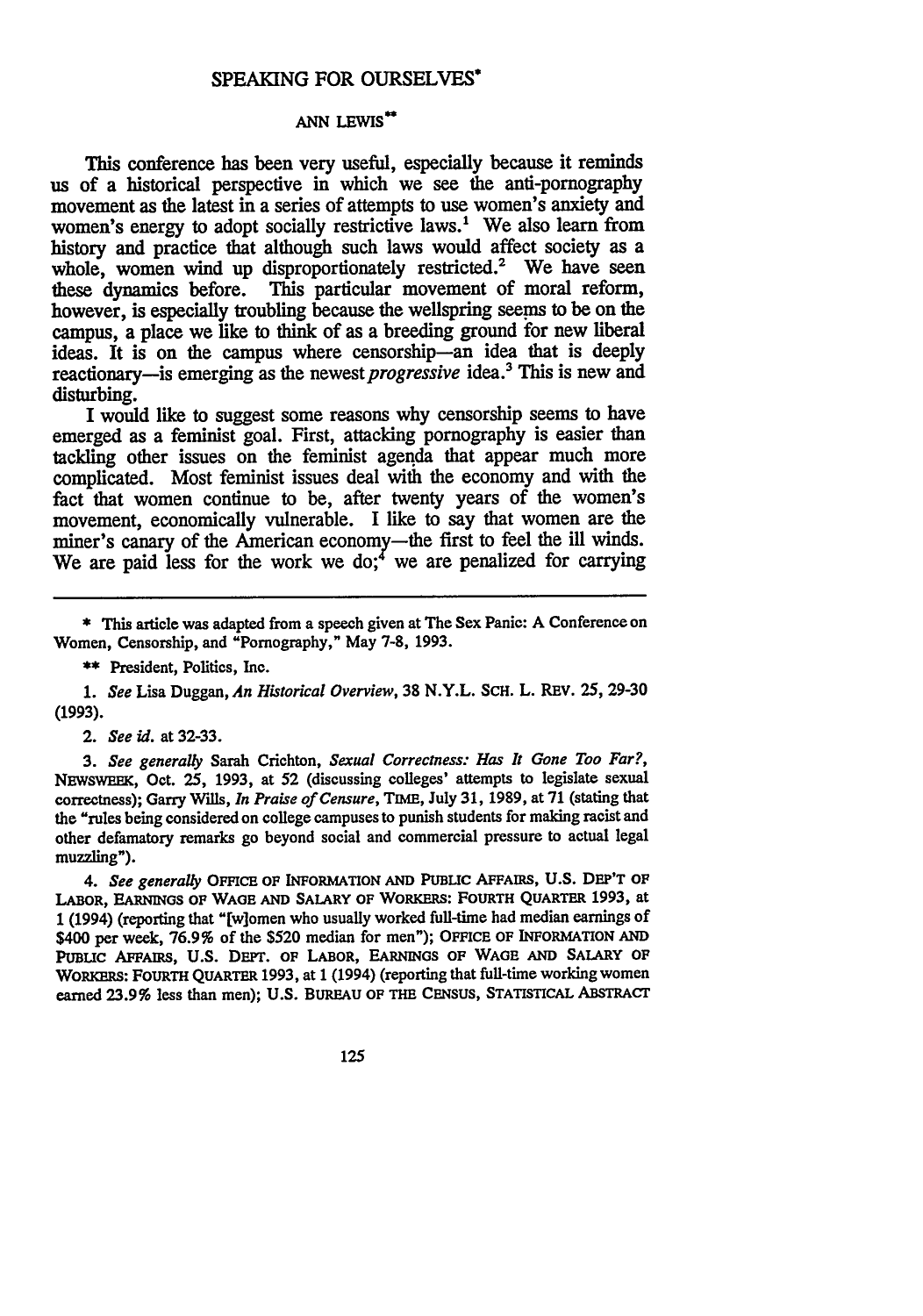family responsibilities;<sup>5</sup> and we are more likely to be poor in our old age.<sup>6</sup> Achieving economic equality in a society undergoing economic restructuring is complicated. It's easy to know what we want to do; it's hard to know where to begin.

In contrast, the anti-pornography movement represents what seems to be a simple idea. Here's one that we can solve, we are told, simply **by** taking the appropriate legal steps. And taking legal action is so much simpler than trying to combat economic forces. In one fell swoop we can solve the problem of violence against women; we can end the degradation of women; *we can make women equal.* That simplicity is a large part of its appeal.

**A** second aspect of the argument's appeal is the widespread fear of violence that now permeates our society. Wendy Kaminer has spoken about the fear of rape, the fear of violent crime, and the extent to which women realize it has caused a change in our lives.<sup>7</sup> We change the way we go out at night. We change the directions we take. Whether you look at the statistics on rape or on domestic violence, there seem to be assaults on women everywhere we turn.<sup>8</sup> We are concerned, and we are looking

**OF THE UNITED STATES: 1993,** at 466-67 (113th **ed. 1993)** (compiling comparative statistics from **1970** through **1991** and noting that in **1991** the median income for men was \$20,469 compared with \$10,476 for women).

*5. See, e.g.,* Deborah L. Rhode, *Perspectives on Professional Women,* 40 **STAN.** L. **REv. 1163, 1170 (1988)** (asserting that women who attempt to combine a career with marriage and motherhood face opposition from the professional community).

*6. See generally* 135 **CONG.** REC. **S347** (daily ed. Jan. **3, 1989)** (statement of Sen. Cranston) (stating that women are more likely than men to be dependent on Social Security and to live below the poverty line); Liz Doup, *The Retirement Gap,* MIAMIf HERALD, **Dec. 1, 1992,** at **El** (discussing congressional reports showing that older women are **70%** more likely to spend their retirement in poverty than men).

**7.** *See* Wendy Kaminer, *Toward Safety, Equality & Freedom,* **38** N.Y.L. ScH. L. **REV. 115, 118-19 (1993)** (stating that the anti-censorship movement needs to be sensitive **to** the fear of sexual violence and its appeal as a motivating factor); *see also* Wendy Kaminer, *Feminism's Identity Crisis,* ATLANTIC, Oct. **1993,** at 51 (suggesting that women have joined the anti-pornography movement **to** fight fear of rape and sexual violence).

*8. See generally Domestic Violence: Terrorism in the Home: Hearing Before the Subcomm. on Children, Family, Drugs and Alcoholism of the Senate Comm. on Labor andHuman Resources,* 101st Cong., **2d** Sess. **(1990).** According to national statistics and FBI reports, a woman in the United States is battered once every **15** seconds, and *30%* of all female homicide victims are killed **by** their husbands or boyfriends. *Id.* at 3 (opening statement of Sen. Dan Coats). In addition, the FBI reports that a forcible rape occurred, on average, once every five minutes in the United States during **1992. FEDERAL** BUREAU **OF INVESTIGATION, U.S.** DEP'T **OF JUSTICE, UNIFORM CRIME REPORTS FOR THE UNITED STATES** 4 **(1992);** Lori Heise, *The Global War Against*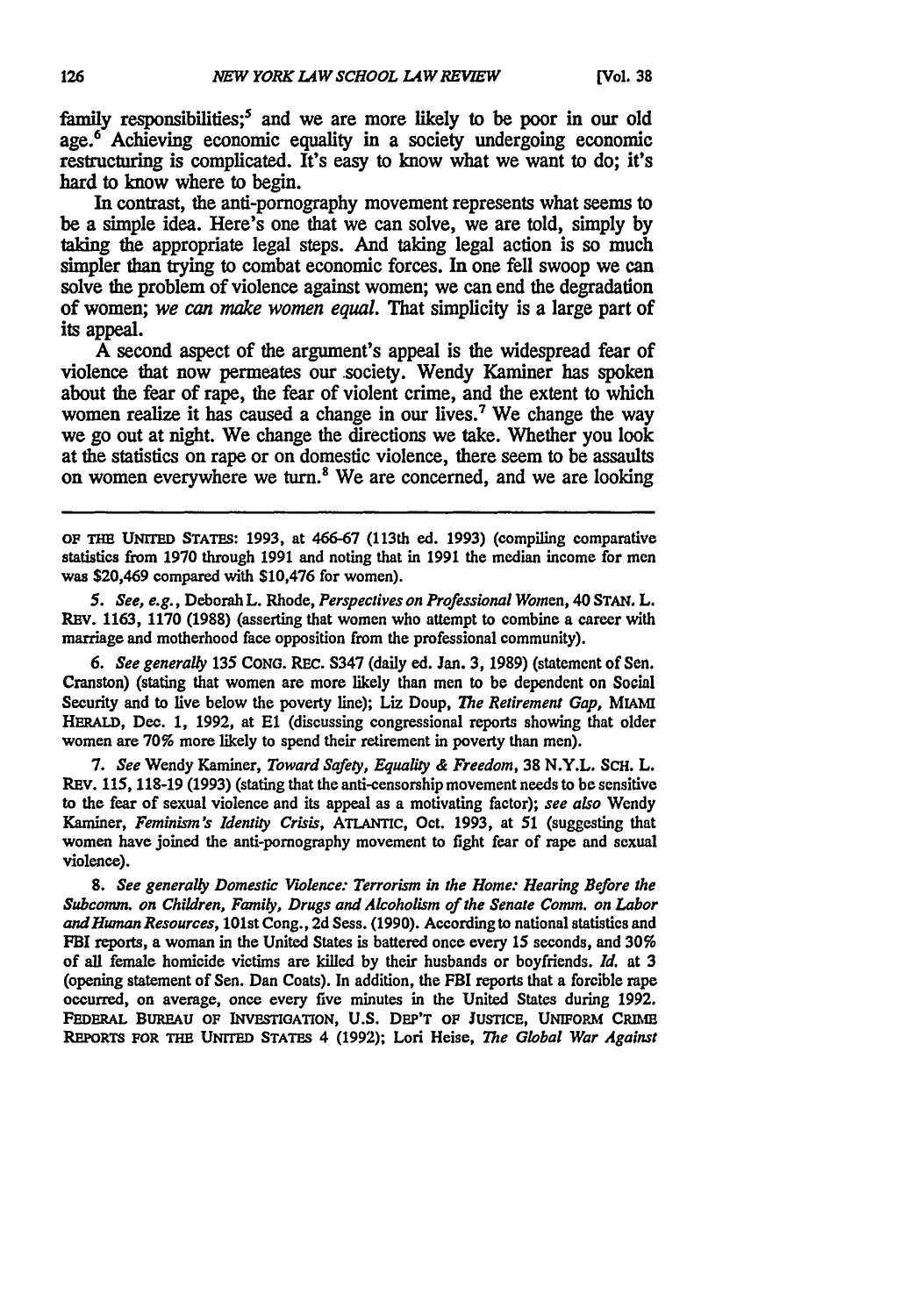for ways to fight back and contain. Again, the anti-pornography movement offers a relatively simple answer to a difficult, complicated question. Maybe we can't control the spread of guns, or the extent of violent crime, but at least we could do this.

**A** third ingredient has emerged in the last few years, and that is the determination **by** the right wing to stay in politics, organize for a long term, and organize at the state and local level. $\frac{9}{5}$  So, our campus progressives have an enthusiastic, well-funded partner. We see a phenomenon like the Christian Coalition that gives us "stealth" candidates who boast that they fly below radar.<sup>10</sup> If you're flying below radar, it's only for one reason: you know that the more people see of you, the less they will like you. These groups, including the Christian Coalition and the American Family Association, that work at state and local levels are using sex, or fear of sex, as an organizing principle. **11** It is no coincidence that the people who are gathering signatures to put anti-gayrights ordinances on the ballot are also supporting anti-pornography ordinances in state and local legislatures.<sup>12</sup> These organizations are less

9. *See* Kirk Victor, *No Free Ride,* **NAT'L** J., Nov. 19, **1988,** at 2940, 2941-43 (explaining that the conservative movement must be organized on the state and local levels **to** be successful at the federal level).

10. *See* Daniel Schorr, *Rise of* the *Religious Right,* NEW LEADER, Sept. 21, 1992, at 4 (referring to comments made **by** Robert Reed, Executive Director of the Christian Coalition, that much of the Coalition's success is the result of grass-roots organizing and avoiding national attention).

11. *See, e.g., Are Gay Rights A Civil Right?; David Caton Says No, and He Wants Florida Voters to Close the Debate Forever,* ORLANDO SENTINEL, July **18,** 1993, at **8** (reporting on the efforts of the American Family Association to lobby state legislatures against gay rights, pornography, and abortion rights); Susan Yoachum **&** David Tuller, *Conservative Christian Blocs Thriving Nationwide,* S.F. CHRON., Sept. 13, 1993, at **Al** (discussing the grass-roots efforts of the conservative Christian movement, led **by** the Christian Coalition, to crusade against abortion rights, gay rights, pornography, and sex education in schools).

12. *See, e.g., Gay-Rights Foes Organizing Ohio Ballot Bill,* **CINCINNATIPoST,** Aug. 22, 1992, at **SA** (describing the efforts of an Ohio anti-pornography group to launch a ballot initiative for an anti-gay-rights amendment to the state constitution); Anne V. Hull, *A Tireless Mission Against Gays,* **ST. PETERSBURG TIMES,** Oct. 19, 1992, at **1A** (noting that Florida's American Family Association broadened its focus from battling nude dance clubs and pornographic magazines to gathering the signatures necessary to schedule a

*Women,* **WAsH.** PosT, April 9, 1989, at B1 (explaining that violence against women may be the most pervasive yet least recognized human-rights issue in the world); George Lardner, Jr., **I** *in 3 Say They Have Seen Domestic Violence,* **WASH. POST,** April 20, **1993,** at **A7** (reporting on the results of a nationwide survey of domestic violence in which **33%** of Americans said they have witnessed a man beating his wife or girlfriend and 14% say it had happened to them).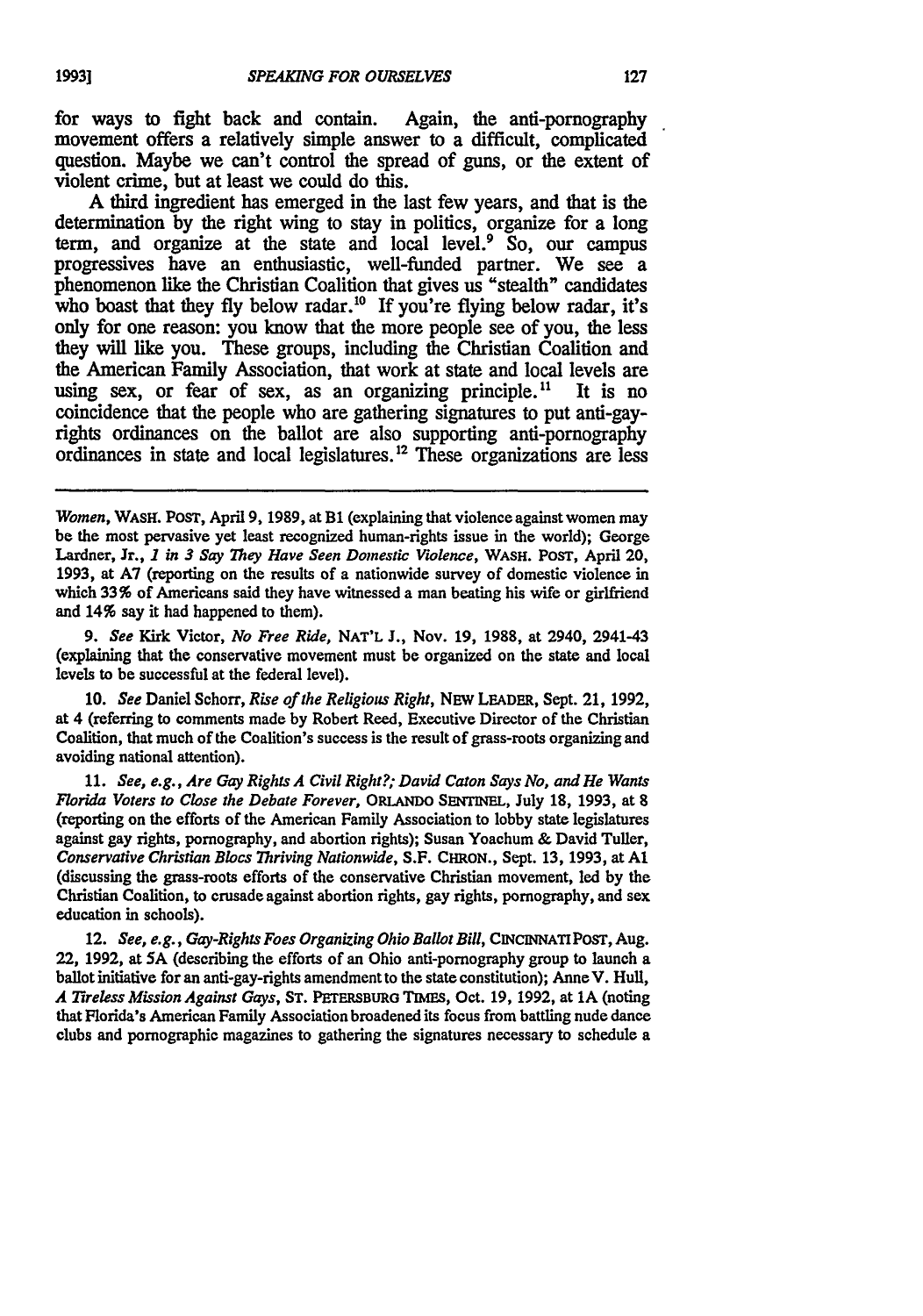interested in making policy change than in mobilizing activity. Each time they do battle-win or lose-they gain signatures, they gain volunteers, they gain precinct captains.13 They are in this for the long haul, and they are smart enough to recognize the political opportunities in this kind of coalition.

If these are the dynamics, we are left with a strategic question: **How** do those of us who oppose censorship move from being reactive to proactive? How do we take the initiative? This debate is in danger of being one-sided. We need to begin a plan of action.

First, of course, we must join the debate—vigorously, vocally, and effectively. That is what Leanne Katz of the National Coalition Against Censorship has been doing so well. That is what the Working Group on Women, Censorship and "Pornography" must do. The people working for the anti-pornography ordinances are the same people who fought against the ERA, who fight against safe and legal abortion, but then claim they're not anti-women. And to prove it, they say they have women allies-feminist allies. We cannot allow the language and values of feminism to be co-opted by the pro-censorship focus. Women must be identified on the national level as feminists speaking out against censorship, especially when it is undertaken in the name of feminism.

As a second step, we must carry this debate to the state and local levels. My ears really perked up when I heard that a porn-victimcompensation bill was introduced and fought in California14 because, in my experience, American culture and American politics start west and travel east. For those of you on the east coast who still think that New York is where it all begins, I would remind you that California brought us the property-tax revolt, Ronald Reagan, and hot tubs. A few years later, New York had them all. Things that start in California cannot be

referendum to repeal Tampa's gay-rights ordinance); Abraham Kwok, 3 *Incumbents, 15 Hopefuls Scramble for 4 Seats,* ARIZ. **REPUBLIC,** Oct. 3, 1993, at B4 (discussing the impact of small groups, such as Americans For Decency and the National Family Legal Foundation, which crusade against pornography and gay-rights issues in local elections).

13. *See, e.g.,* Mark Nollinger, *The New Crusaders-The Christian Right Storms California's Political Bastions,* **CAL. J.,** Jan. 1, **1993,** at **6,** 8 (discussing the successes of the Christian right's strategy to recruit volunteers, register voters, and get people to the polls).

14. *See* Cal. A.B. 490, 1993-94 Reg. Sess. (1993). The bill would have allowed a victim of a criminal sexual assault, or their estate or guardian, to sue a "producer, distributor, exhibitor, disseminator or seller. . . of obscene matter, child pornography or harmful matter. **.** *." Id.* § l(a)(1)-(3). To recover, a person would have had to show that they were a victim of a sexual assault, and that the pornographic material was the proximate cause of the assault. *Id. §* l(b). The bill failed in the Assembly Committee on the Judiciary and has not been reintroduced. LEXIS Bill Track. Rpt., *available in* Legis. Library, Catrek File.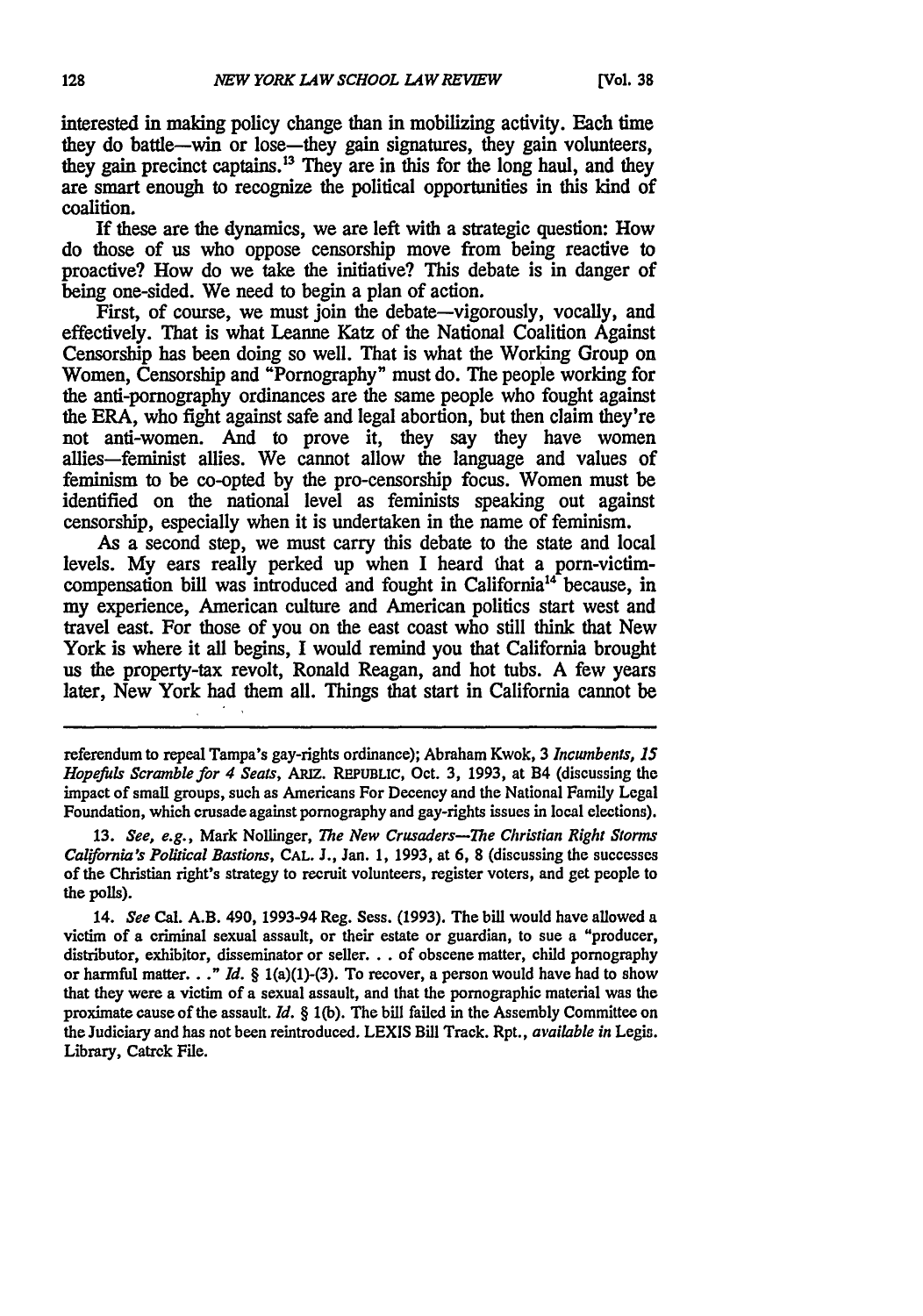ignored; within the course of a year they move eastward. Keep your eye on the legislation.

Now, what is our strategic goal? That is, what are we organizing to do? I would suggest that our single largest goal should be to empower women to speak for themselves on this issue. I assume that most women, given their choices, will agree that censorship is a bad idea. We've all had experience with being told what we can say or write or think, and we don't like it. But it is quite another thing to step forward in your own community to speak against censorship and risk being labeled a defender of pornography or violence. So long as the debate is framed in these terms, most women will stay away. Our message, therefore, must be one that is credible within *and* without, one that goes beyond our own organizations to reach other women. We cannot just speak to ourselves. We have to deliver messages that work for us, but that also work for the great undecided. I also think that our message must be communicated with language that is *inclusive, concrete, and feminist based.* To be inclusive, it must bring people in, not drive them away. To be concrete, the language must be specific, not abstract; and to be feminist based, it must convey our values.

Here is an example of how I might frame our message (and keep in mind, because I do television, my idea of a message is something that can be conveyed in twenty seconds): "I'm against censorship because I don't believe we should allow government agencies to tell women, or men, how we should think or write about our lives, including our sex lives. I don't think those kinds of laws are good for anybody, and I know they are bad for women." I'm not suggesting that these are perfect sentences, but I am saying that this is one way I would like to see us get into the debate.

To this end, we should learn from the pro-choice movement and how it lost the initial battle of framing the debate. For a long time we were being pushed backwards on choice, largely because the issue was being framed in terms of the fetus.<sup>15</sup> The debate initially raged as if there were no women involved. I had the sense that there were all these little fetuses out there being carried, as someone said, "in Tupperware," perhaps.<sup>16</sup> It was not until we brought women's lives back into the picture-women's

*<sup>15.</sup> See generally* Karen Tumulty, *The Molding of a Pro-Choice Advocate,* L.A. **TIhEs,** Nov. 10, 1989, at **El** (discussing the pro-choice movement and its initial failure to define the abortion debate to its advantage).

<sup>16.</sup> Nanette Falkenberg of the National Abortion Rights Action League (NARAL) posed the question, "Do you think the fetus is housed in a Tupperwarejar?" to a reporter who persistently had focused on the fetus, not the woman. *See* Ellen Goodman, *The Momentum Against Abortion,* **WASH.** PosT, Feb. 2, 1985, at A19.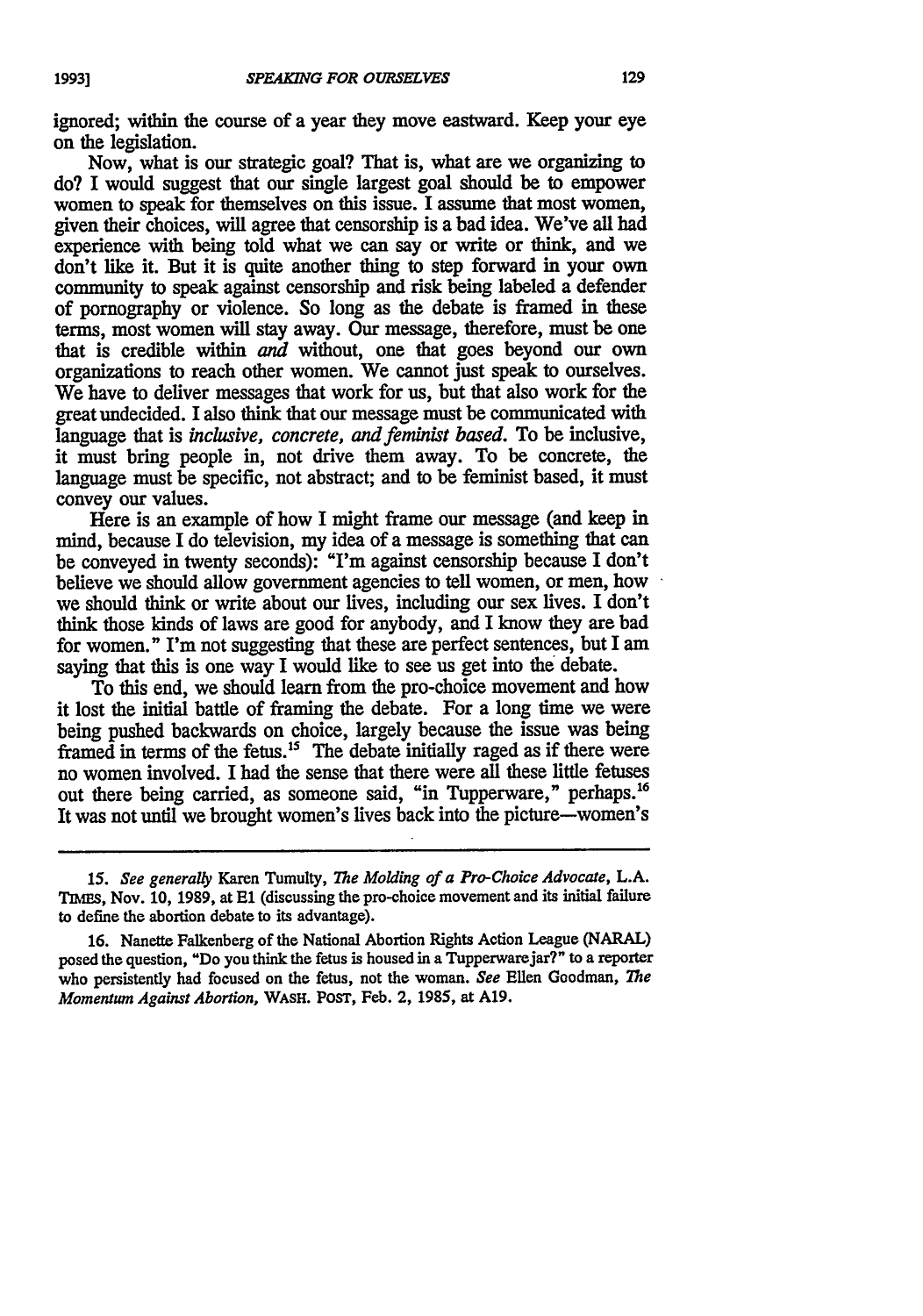faces, women's values—that we could even up the debate.<sup>17</sup> I think the message that ultimately tipped the balance in favor of the pro-choice movement and that allowed us to reach out and talk to people who were previously unsure about where they stood, was the wonderful question: "Who decides?"<sup>18</sup> The question raised so many others: Who is going to make those decisions about you, your lives, and your **family?** Are you going to make them, or are you going to let other people-government, more powerful people—make them?

When framed this way, Americans generally will want to make those decisions themselves. I don't think they want to give those decisions away. The pornography issue is no different. We should ask Americans: Who has the power to decide? Who will have the power to decide what the rest of us can read, write, and draw? Who has the power to tell us what we should or should not **think?** When we frame the question in that way, people begin to listen; they understand what is at stake.

I know, it is hardly necessary to preach the need for action to the people in this room. However, I remember someone asking what would happen if this were one of Rev. Donald Wildmon's meetings?19 **If** it were, we would not leave without instructions to write a letter. We would have received clear and concrete instructions: get on the phone, write a letter, *do something.* For us, however, it is not yet so easy. We don't have the single letter. And this is not necessarily an audience that would mechanically write as instructed. You would want some input into what it was that you were going to say.

Perhaps, instead, we can simply say that we will leave this meeting determined to take action. We can-and we must-engage in this debate as feminists committed to real equality, making better the lives of women and men-not **by** giving others the power to censor what we can read-but **by** keeping the power to think and speak for ourselves. We can frame messages about the issue that clearly convey what is at stake. We have just as much determination as when we arrived at this conference, and we are just as committed to fighting for the causes we believe in. What we have

**19.** ReverendWildmon of Tupelo, Mississippi, has stated that fighting pornography brought him more attention, more publicity, and a lot more money, than preaching the word of God. *See* Frank Reuven, *On Television: One More Season,* **NEW** LEADER, **July** 12, **1993,** at 20.

**<sup>17.</sup>** *See generally* Tumulty, *supra* note **15,** at **El** (suggesting that the pro-choice movement regained lost ground **by** framing the abortion-rights issue as one of government intrusion into women's private lives).

**<sup>18.</sup>** *See generally* Carol Matlack, *Aborfion Wars,* **NAT'L J.,** Mar. **16, 1991,** at **630, 631** (discussing NARAL President Kate Michelman's opinion that the words "who decides" mainstreamed the abortion-rights issue).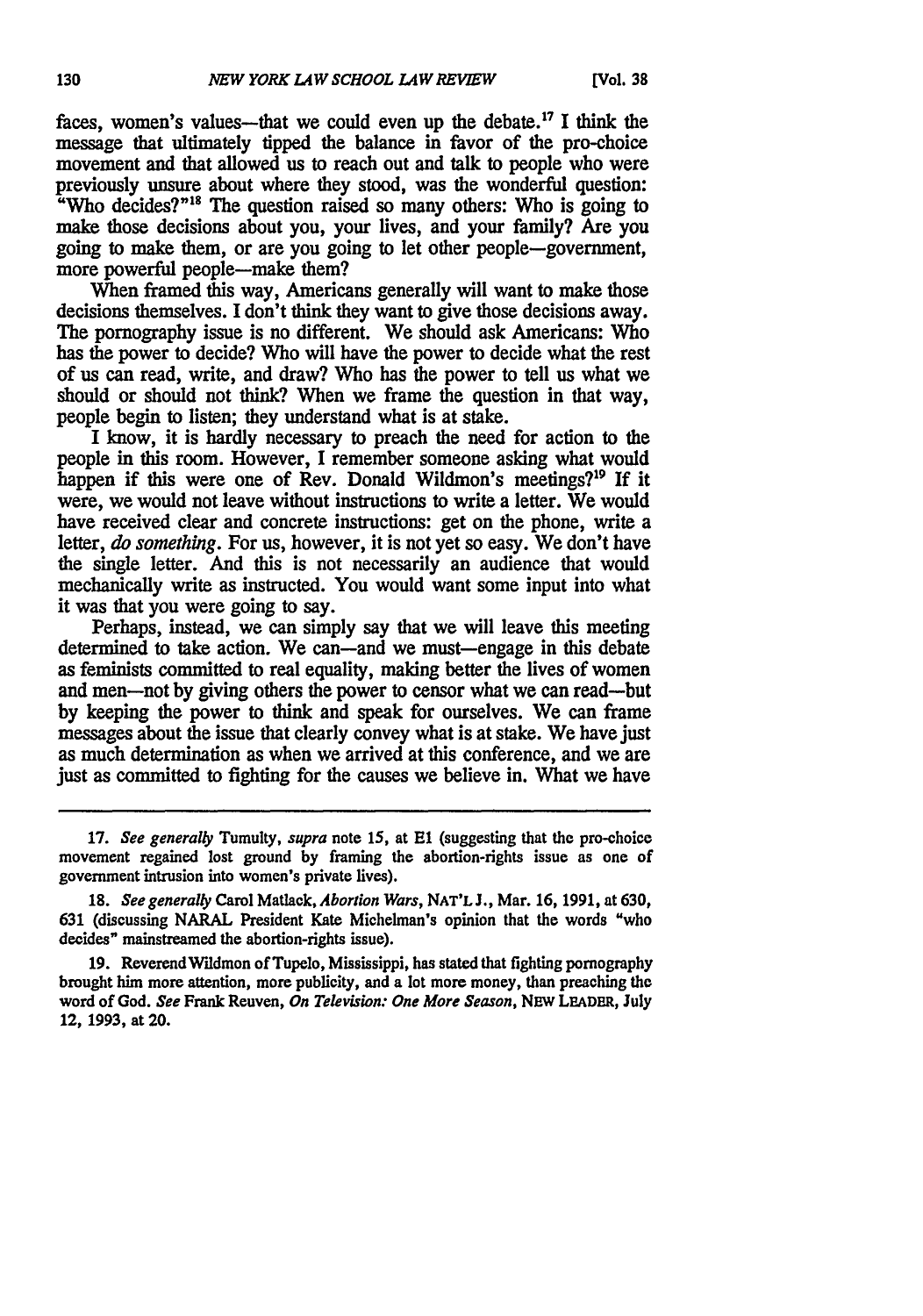$\mathcal{L}$ 

 $\bar{z}$ 

 $\hat{\mathbf{v}}$ 

done here, in this short time, is to begin to develop the strategy that **will** enable us to carry out our mission.

 $\overline{\phantom{a}}$ 

 $\label{eq:2.1} \frac{1}{\sqrt{2\pi}}\int_{\mathbb{R}^{2}}\left|\frac{d\mathbf{x}}{d\mathbf{x}}\right|^{2}d\mathbf{x}^{2}d\mathbf{x}^{2}d\mathbf{x}^{2}d\mathbf{x}^{2}d\mathbf{x}^{2}d\mathbf{x}^{2}d\mathbf{x}^{2}d\mathbf{x}^{2}d\mathbf{x}^{2}d\mathbf{x}^{2}d\mathbf{x}^{2}d\mathbf{x}^{2}d\mathbf{x}^{2}d\mathbf{x}^{2}d\mathbf{x}^{2}d\mathbf{x}^{2}d\mathbf{x}^{2}d\mathbf{x}^{2}d$